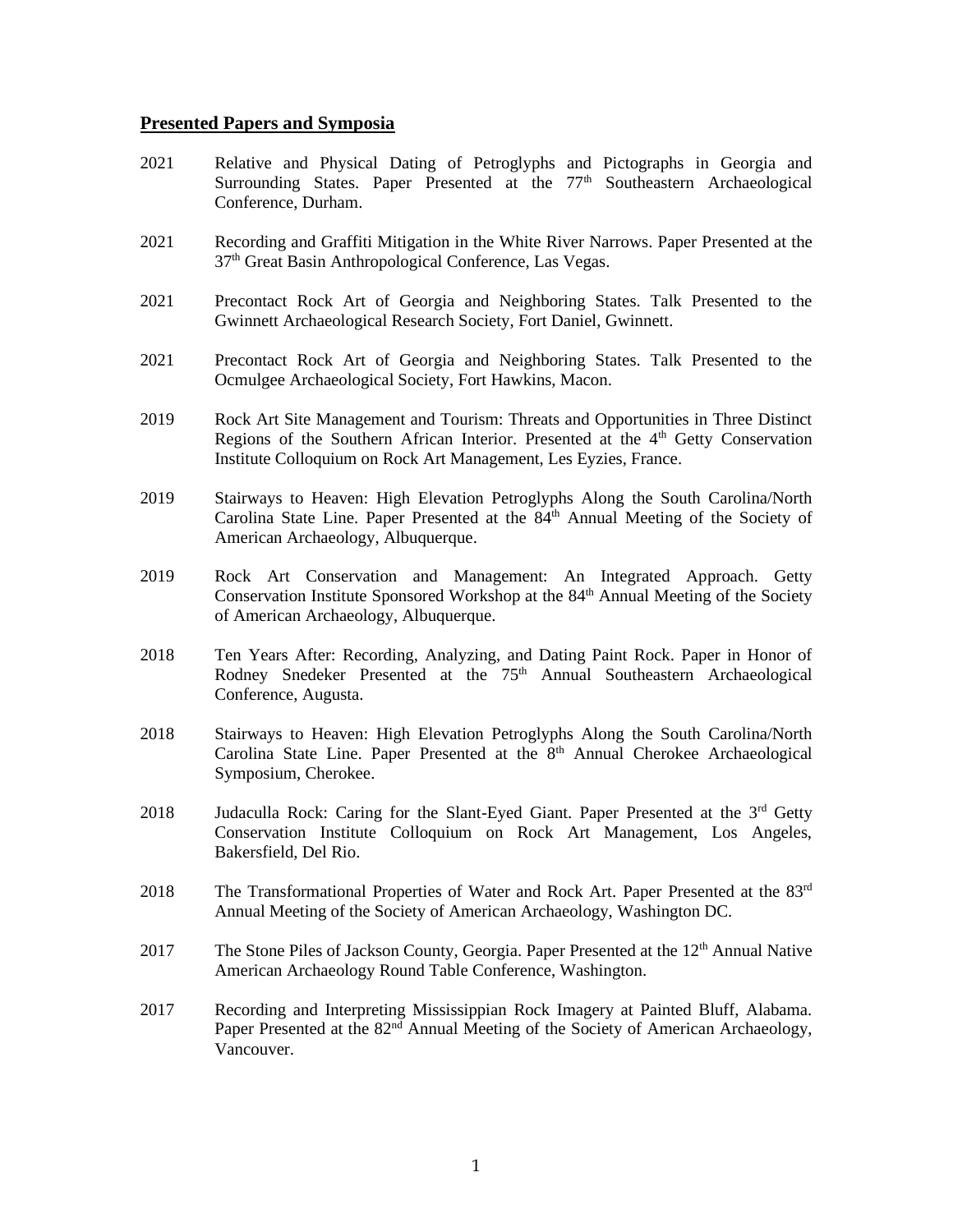- 2016 Loubser J. H. N. and J. Logan. An Assessment of Stone Piles in Georgia, with Special Reference to Jackson County. Paper Presented at the 73<sup>rd</sup> Annual Southeastern Archaeological Conference, Athens.
- 2016 Betwixt and Between: Petroglyph Boulders on Liminal Locations in the Southeastern Mountains. Paper Presented at the 81<sup>st</sup> Annual Meeting of the Society of American Archaeology, Orlando.
- 2015 Recording, Conservation, and Management at Painted Bluff: An Integrated Approach. Paper Presented at the 72<sup>nd</sup> Annual Southeastern Archaeological Conference, Nashville.
- 2015 Layer by Layer: Rock Art Stratigraphy in the Southeastern Mountains. Paper Presented at the 5<sup>th</sup> Annual Cherokee Archaeological Symposium, Cherokee.
- 2015 The Conservation and Management of Rock Art: An Integrated Approach. Paper Presented at the UNESCO Meeting on Interdisciplinary Preservation Practices for Rock Art, Mexico City.
- 2015 More than Dots on a Map: Archaeological Sites among Venda-Speaking Communities of the Soutpansberg. Paper Presented at the 80<sup>th</sup> Annual Meeting of the Society of American Archaeology, San Francisco.
- 2015 The Conservation and Management of Rock Art: An Integrated Approach. Online Seminar Presented for the Society for American Archaeology and Register of Professional Archaeologists.
- 2014 The Camouflage and Removal of Graffiti at Site 26LN351. Paper Presented at the  $34<sup>th</sup>$ Great Basin Anthropological Conference, Boise.
- 2014 The Archaeological and Landscape Features at Track Rock Gap, Union County, Georgia. Paper Presented at the 4<sup>th</sup> Annual Cherokee Archaeological Symposium, Cherokee.
- 2014 An Injury to One is an Injury to All: Towards a Holistic Management and Conservation of Rock Art and Surrounding Landscapes. Paper Presented at the  $14<sup>th</sup>$ Congress of the Pan-African Archaeological Association, Johannesburg.
- 2014 Seven Millennia of Visitation to the Watson Petroglyph Site Complex, Southeast Oregon. Paper Presented at the  $79<sup>th</sup>$  Annual Meeting of the Society of American Archaeology, Austin.
- 2014 Track Rock Gap: Ethnography and Archaeology of Southern Appalachian Petroglyphs and Piled Stone Features. Keynote Address Delivered to the New England Antiquities Research Association Spring Meeting, Warwick.
- 2014 Seven Millennia of Visitation to the Watson Petroglyph Site Complex, Southeast Oregon. Paper Presented at the First International Conference of Rock Art in the Negev Desert and Beyond, Sde Boker.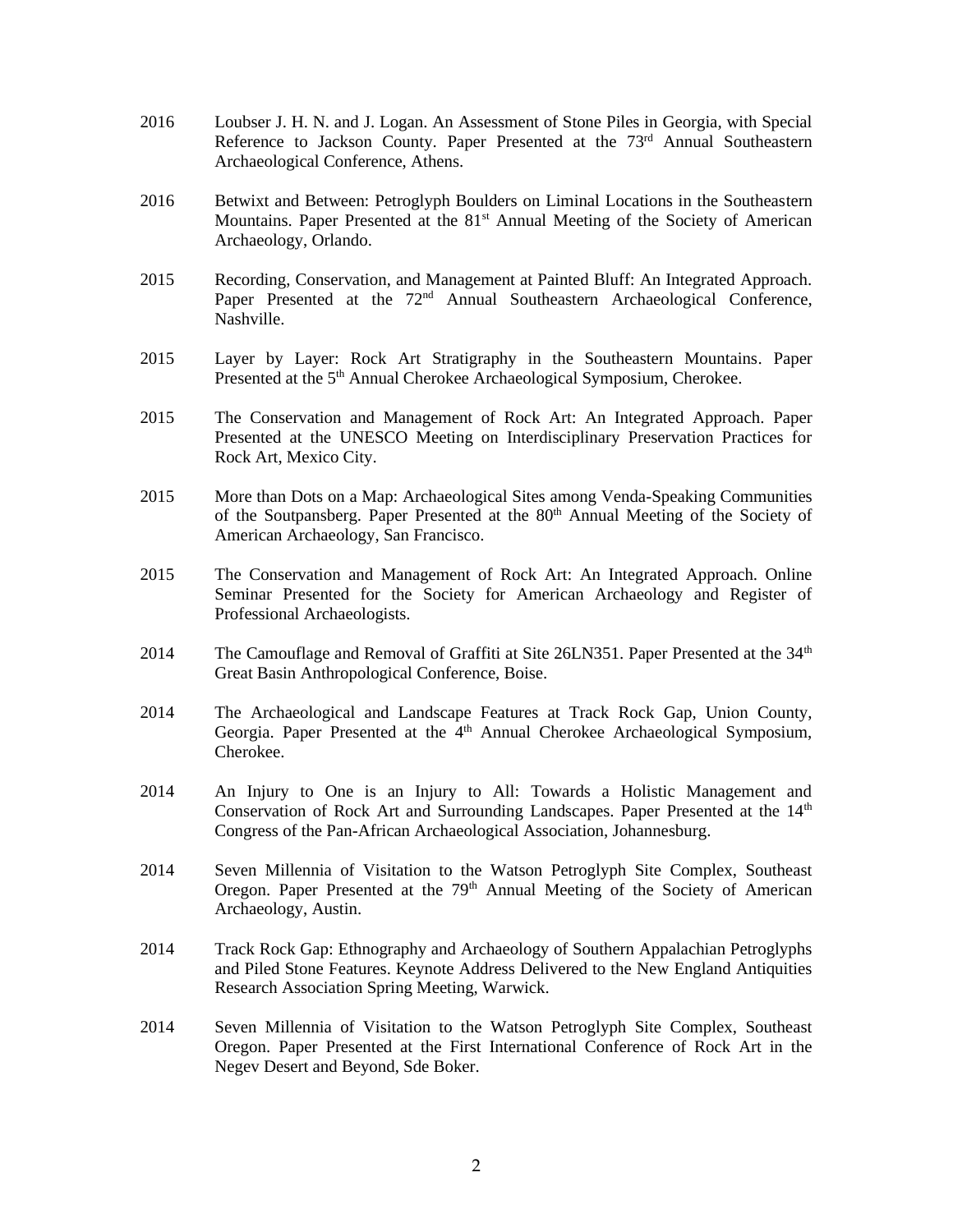- 2014 Rock Art Site Management and Conservation. Workshop Lectures Presented at the Red Rock Canyon National Conservation Area, Las Vegas.
- 2013 The Petroglyphs of Northern Georgia and Western North Carolina: Ethnography, Landscape, and Archaeology. Paper Presented at the 3<sup>rd</sup> Annual Cherokee Archaeological Symposium, Cherokee.
- 2013 The Ritual and Socio-Economic Contexts of Petroglyph Boulders in the Southeastern United States. Paper Presented at the XXV Valcamonica Symposium, Capo di Ponte.
- 2013 Recording Graffiti Dates as a Conservation and Management Tool. Paper Presented at the IFRAO Conference, Albuquerque.
- 2013 Dark Hill of Omens, Hill of Seeking: Ethnography of Place and Petroglyphs in Hawai'i. Paper Presented at the 78<sup>th</sup> Annual Meeting of the Society of American Archaeology, Honolulu.
- 2012 Graffiti Removal at the Upper Lost Creek Pictograph and Petroglyph Rock Shelter. Paper Presented at the 77<sup>th</sup> Annual Meeting of the Society of American Archaeology, Memphis.
- 2011 Rock Art Conservation and Management as a Process. Paper Presented at the Rock Art Interest Group Workshop for Agency Personnel at 76<sup>th</sup> Annual Meeting of the Society of American Archaeology, Sacramento.
- 2011 The Landscape and Ethnographic Setting of South Appalachian Petroglyph Boulders. Paper Presented at 76<sup>th</sup> Annual Meeting of the Society of American Archaeology, Sacramento.
- 2010 Rock Art Conservation and Management Workshop for National Park Service Staff and Volunteers at the Glen Canyon National Recreation Area, Page.
- 2010 Prefigured in Mind and Body: An Ethnographically Informed Cognitive Approach to Rock Art Panels and Settlements. Paper Presented in Honor of Meg Conkey at 75<sup>th</sup> Annual Meeting of the Society of American Archaeology, St. Louis.
- 2009 The Petroglyphs at PO-29: Los Cemís del Batey. Paper Presented at 74<sup>th</sup> Annual Meeting of the Society of American Archaeology, Atlanta.
- 2009 Discussant at Session A of the Rock Art Interest Group Meeting sponsored Symposium on Crossing Boundaries. Paper Presented at 74<sup>th</sup> Annual Meeting of the Society of American Archaeology, Atlanta.
- 2009 Graffiti Removal and Re-integration at Legend Rock: A Comparative Perspective. Paper Presented at the Legend Rock Petroglyph Site in Time and Space Symposium in the Buffalo Bill Historical Center**,** Cody.
- 2009 Discussant of the Geological and Climatic Environment: A Crucial Role at the International Symposium on Lascaux and Preservation Issues in a Subterranean Environment, Paris.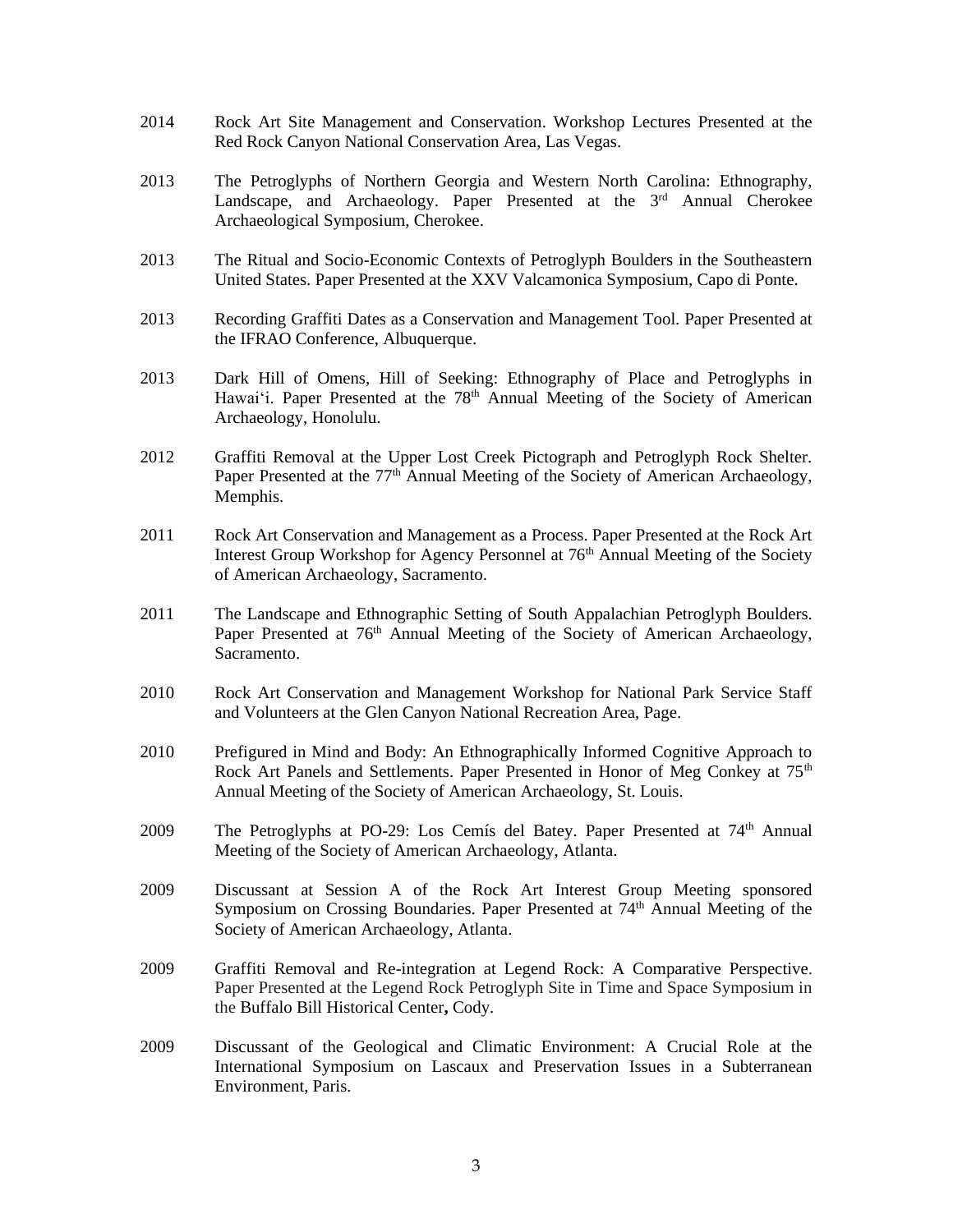- 2008 From Seeing and be Seen to Seeing and not be Seen, or From Communal Rock Art Production to Individual Rock Art Production. Paper Presented Ritual Spaces and Places Workshop at Simon Fraser University.
- 2008 Ethnographic Illumination of Dark Zone Rock Art. Paper Presented at  $73<sup>rd</sup>$  Annual Meeting of the Society of American Archaeology, Vancouver.
- 2007 The Tale of Two Sites: Context Specific Conservation and Management Strategies. Paper Presented at the "Set in Stone" Bi-National Workshop on Petroglyph Management in the United States and Mexico, Albuquerque.
- 2006 Caring for the Spirit Helpers: Recording, Graffiti Removal, and Interpretation at the Warminster/Genus Rock Art Shelter, Jamaica. Paper Presented at the Third SACRA South African Conference on Rock Art, Kimberley.
- 2005 Rock Art Conservation and Management. Workshop Presented to Archaeology Students from the University of West Indies, Mona Campus, Kingston.
- 2005 World Rock Art: An Overview. Lecture Given to the Archaeology Class at Gwinnett Perimeter University.
- 2005 Beyond the Cartesian Grid, or, Between the Comic Cells. Paper Presented at the  $70<sup>th</sup>$ Annual Meeting of the Society of American Archaeology, Salt Lake City.
- 2005 Rock Art Conservation and Management. Workshop Presented at the 70th Annual Meeting of the Society of American Archaeology, Salt Lake City.
- 2005 The Rock Art and Archaeology of Southern Africa. Lecture Given to the Historical Preservation Class at Georgia State University.
- 2004 Graffiti Removal at Inkamachay, Bolivia. Paper Presented at the Bolivian and American Center, Sucre, Bolivia.
- 2004 The Conservation and Management of Rock Art: A World Perspective. Paper Presented at the Bolivian National Museum of Ethnography and Folklore, La Paz, Bolivia.
- 2004 Venda Mountains, Pools, and Dry Ones: Anthropological Structural Continuity versus Fundamentalist Catastrophic Discontinuity. Paper Presented at the 69<sup>th</sup> Annual Meeting of the Society of American Archaeology, Montreal.
- 2003 The Use of Ethnography to Interpret Southeastern Rock Art. Paper Presented at the 60th Annual Meeting of the Southeastern Archaeological Conference, Charlotte, North Carolina.
- 2003 Rock Art Site Management Principles. Paper Presented at the Fifth World Archaeology Conference, Washington D.C.
- 2003 The Conservation and Management of Rock Art: A Medical Metaphor. Paper Presented at the Fifth World Archaeology Conference, Washington D.C.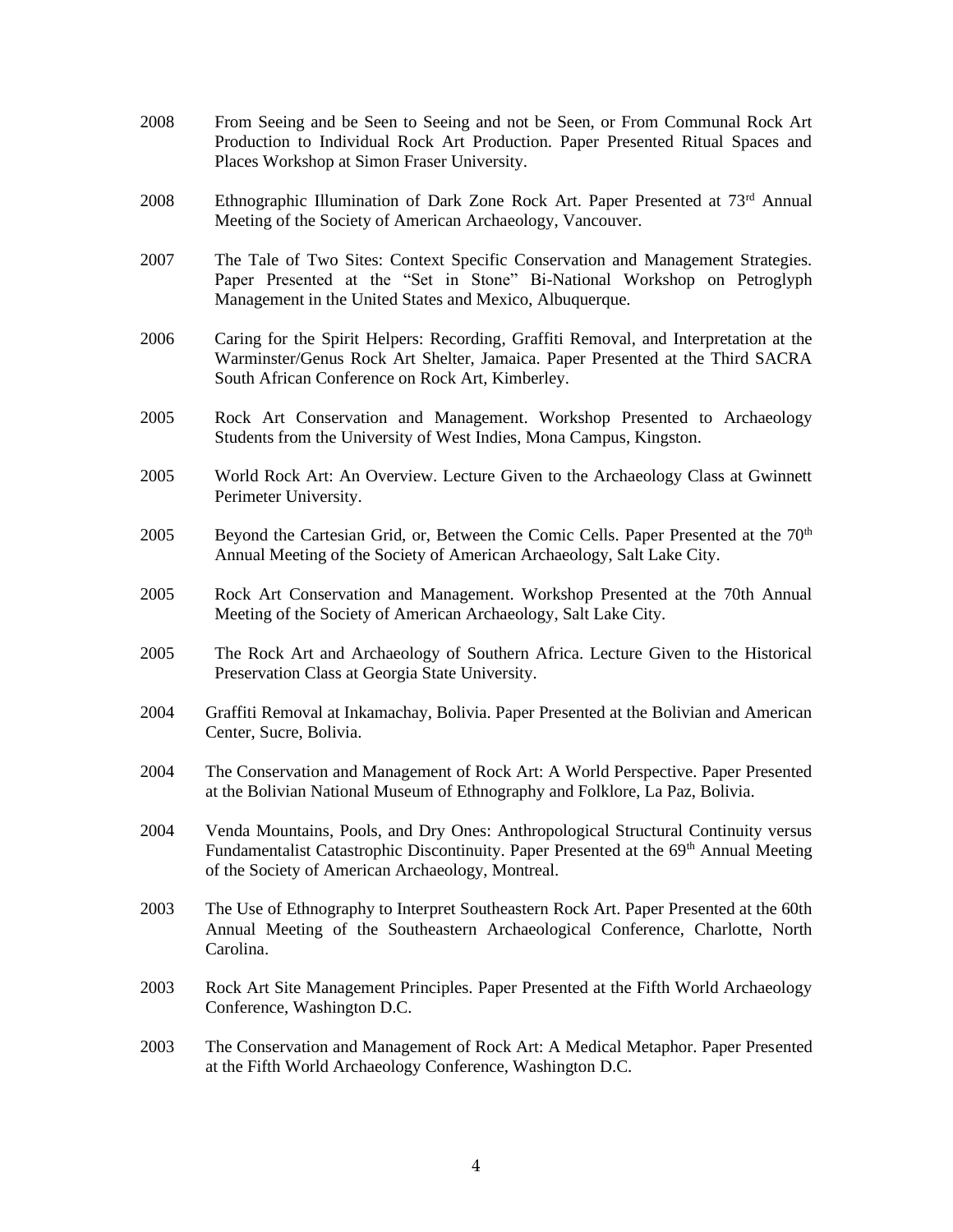- 2003 Inverted Worlds: Rock Art and Ethnography in the Deep South. Paper Presented at the 68th Annual Meeting of the Society of American Archaeology, Milwaukee.
- 2003 Rock Art: A Comparative Perspective. Public Lecture at the Greater Atlanta Archaeological Society, Atlanta.
- 2002 Rock Art, Physical Setting, and Social Context: A Comparative Perspective. Paper Presented at the International Symposium on the Ethnography of World Rock Art. Portland, Oregon.
- 2002 Rock Art Conservation and Management. Workshop Presented at the  $67<sup>th</sup>$  Annual Meeting of the Society of American Archaeology, Denver.
- 2002 Rock Art Stratigraphy at Miller Island, Columbia River, Oregon and Washington. Paper Presented at the  $67<sup>th</sup>$  Annual Meeting of the Society of American Archaeology, Denver.
- 2001 Rock-Art, Archaeology, and Ethnography. Paper Presented at the 66<sup>th</sup> Annual Meeting of the Society of American Archaeology, New Orleans.
- 2000 The Potential of Assessing Stratigraphic Relationships in Southeastern Rock-Art by Means of the Harris Diagram. Paper Presented at the  $57<sup>th</sup>$  Annual Meeting of the Southeastern Archaeological Conference, Macon, Georgia.
- 2000 Layer by layer: precision and accuracy in rock-art recording and dating, a case-study from the Great Murals and Cueva de El Raton, central Baja California, Mexico. Paper Presented at the Rock-Art Colloquium to Honor David Lewis-Williams, Waterberg, South Africa.
- 2000 Gatherer-Hunter Rock-Art from Across the Globe: a Comparative Perspective. Public Lecture at the Northwest Georgia Archaeological Society, New Echota.
- 1999 Four Lectures on Rock-Art and Archaeology. UCLA Extension Tour to Namibia and Bostwana, August 22 to September 4.
- 1999 Gatherer-Hunter Rock-Art from Across the Globe: a Comparative Perspective. Lecture to Rock-Art Research Unit, University of the Witwatersrand, Johannesburg, South Africa.
- 1999 Cultural Tourism and Rock Art: A Comparative Perspective. Paper Presented at the 64th Annual Meeting of the Society of American Archaeology, Chicago.
- 1998 Much Ado about Cupules. Paper Presented at the 55th Annual Meeting of the Southeastern Archaeological Conference, Greenville, South Carolina.
- 1998 Conservation Management and Interpretation of Rock Imagery in the Hells Canyon National Recreation Area. Paper Presented at the 63<sup>rd</sup> Annual Meeting of the Society of American Archaeology, Seattle.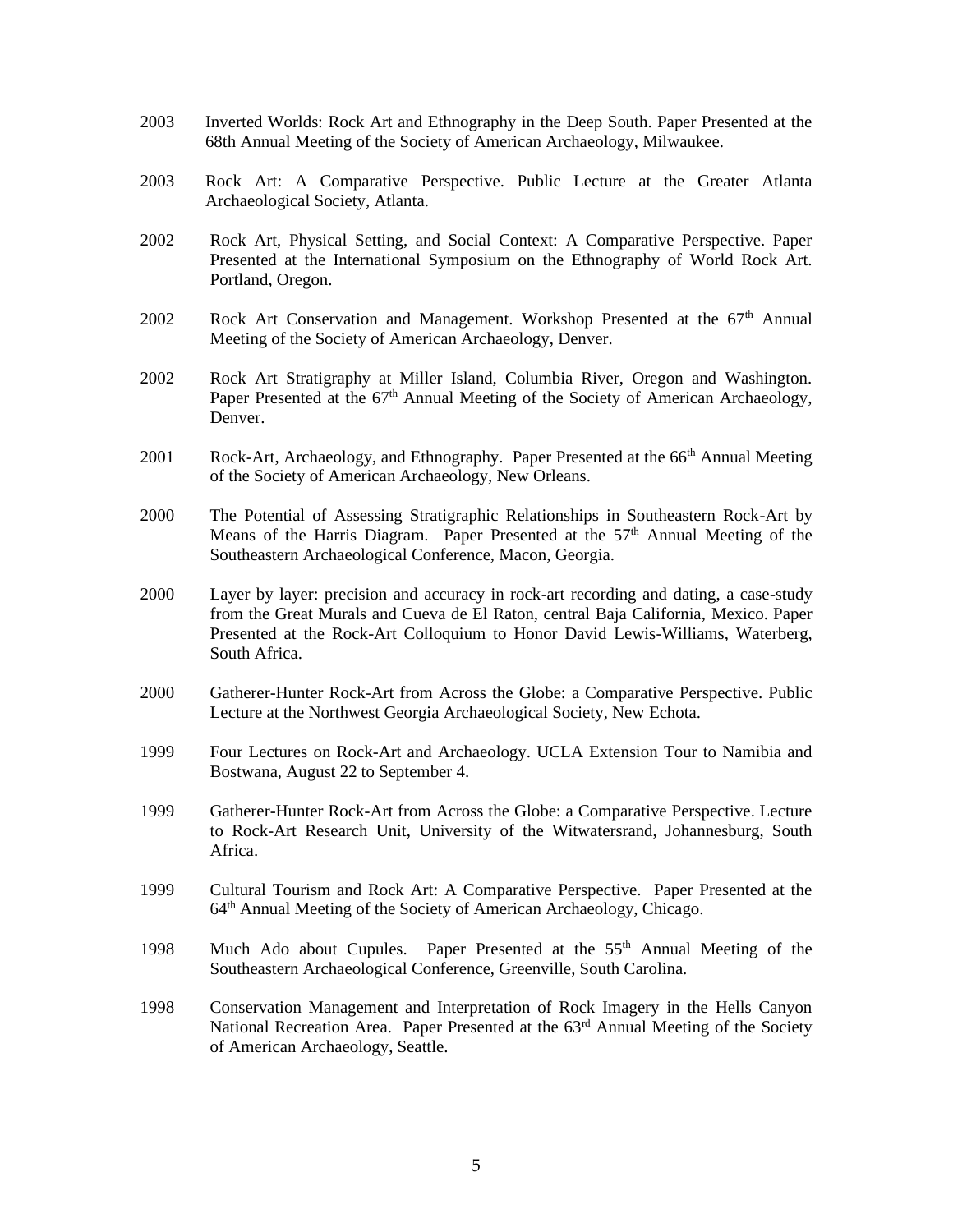- 1997 Recordation and Conservation Management at Samuel's Cave, Wisconsin. Paper Presented at the 54<sup>th</sup> Annual Meeting of the Southeastern Archaeological Conference, Baton Rouge.
- 1997 The Role of Stratigraphy in the Conservation, Management, and Interpretation of Rock Paintings. Paper Presented at the Congreso Internacional De Arte Rupestre, Cochabamba, Bolivia.
- 1996 Stratigraphy and Rock Art. Paper presented at the 53<sup>rd</sup> Annual Meeting of the Southeastern Archaeological Conference, Birmingham.
- 1996 Rock Art and Shamanism. Public Lecture presented to the Anthropology Club, University of Birmingham Alabama.
- 1996 The Giant Mural Paintings of Baja California, Mexico. Public Lecture at the Northwest Georgia Archaeological Society, New Echota.
- 1996 The Use of Harris Diagrams in Recording, Conserving, and Interpreting Rock Paintings. Paper presented at the 61st SAA Conference, New Orleans.
- 1995 Repeatability: A Central Concept in Rock Art Conservation and Management. Paper presented at the 52nd Annual Meeting of the Southeastern Archaeological Conference, Knoxville.
- 1995 Rock Painting Style, Interaction, and the Changing Status of Shamans among San Hunters and Gatherers of the Caledon River Valley, South Africa. Paper presented at the 60<sup>th</sup> SAA Conference, Minneapolis.
- 1994 A Comparison between the Hunter-Gatherer Rock Art of Southern Africa and California. Lecture at the Society of Georgia Archaeology Fall Meeting, Statesboro.
- 1994 The Management of Rock Paintings in a Plural Society: A Case Study from South Africa. Lecture at the Getty Conservation Institute's Rock Art Management Workshop. Paper presented at the 59th SAA Conference, Anaheim.
- 1993 Rock Paintings, Tourism and Site Management. Lecture to the South African Tourist Association Annual Training Seminar, Bloemfontein.
- 1993 Rock Art Conservation and Museums. Lecture to the Central Branch of the South African Museum Association, Kimberley.
- 1992 Site Management in South Africa. Paper presented at the Second Congress of the Australian Rock Art Research Association in Cairns, Australia.
- 1992 Depictions of Domestic Ungulates and Shields in the Eastern Orange Free State. Paper presented at the Second Congress of the Australian Rock Art Research Association in Cairns, Australia.
- 1992 Rock Art Conservation in Museums. Paper presented at the Fifth Southern African Rock Art Colloquium, Ladybrand.